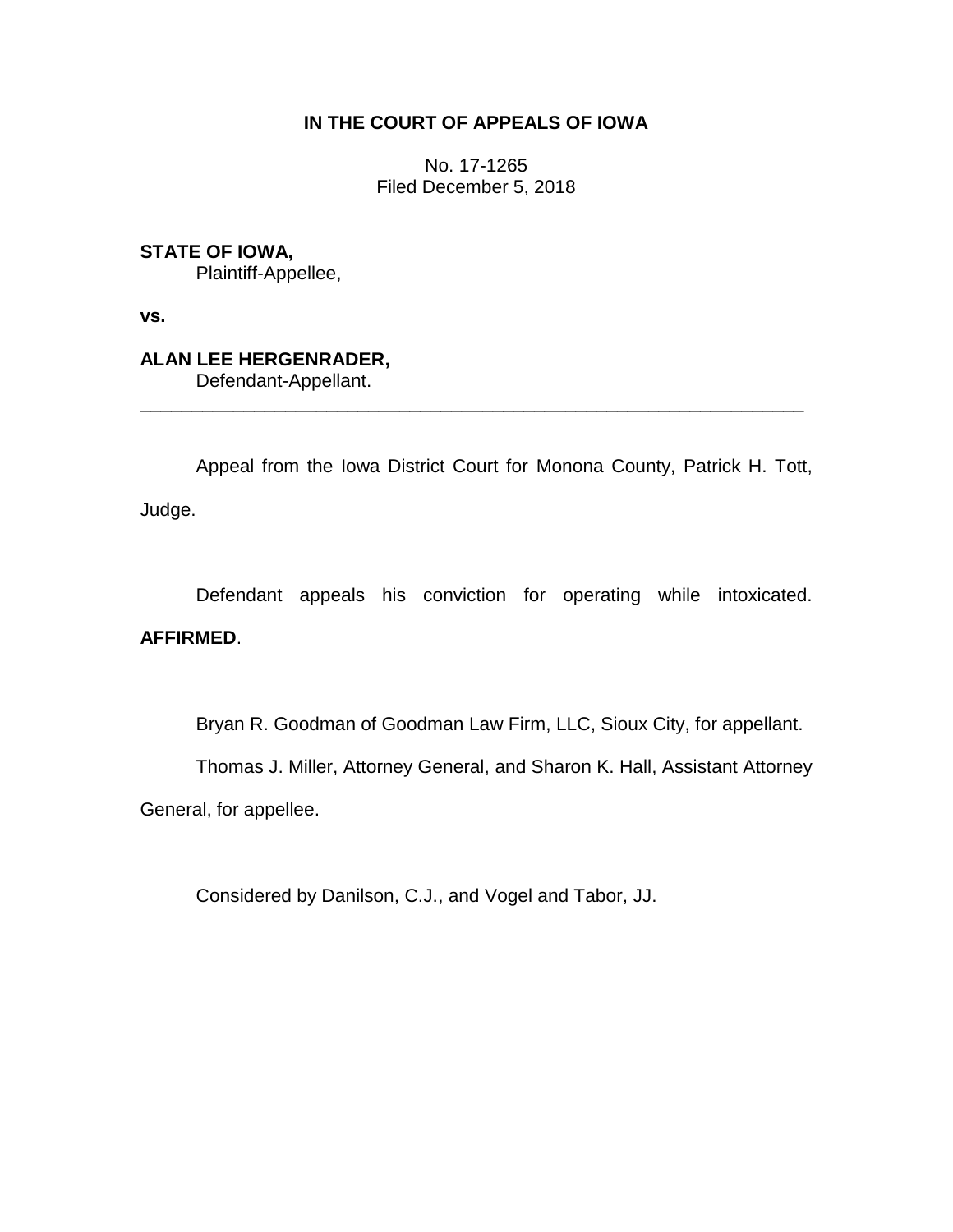### **VOGEL, Judge.**

 $\overline{a}$ 

Alan Hergenrader appeals his conviction and sentence for the crime of operating while intoxicated, first offense.<sup>1</sup> First, Hergenrader argues his booking video should have been admitted in its entirety with sound, citing Iowa Rule of Evidence 5.106. Second, Hergenrader argues the video, *The Truth is in the Eyes*, should not have been admitted as a demonstrative exhibit because the State did not lay a proper foundation and it was irrelevant and unfairly prejudicial. Since defense counsel conceded the audio was not critical to Hergenrader's defense, we find the district court did not abuse its discretion by playing the entire booking video without audio. In addition, we find the district court did not abuse its discretion by admitting the demonstrative video.

## **I. Background Facts and Proceedings**

On July 1, 2016, in the late afternoon, Sergeant Michael Kober with the Iowa State Patrol pulled over a vehicle for speeding; Hergenrader was the driver. Sergeant Kober testified he noticed some empty beer bottles on the floorboard behind the driver's seat and detected "a slight odor of alcohol coming from the vehicle."

Sergeant Kober administered the horizontal gaze nystagmus (HGN) test and found Hergenrader scored four out of six clues indicating intoxication. Additionally, Sergeant Kober had Hergenrader perform the walk-and-turn and the one-leg-stand field sobriety tests. Sergeant Kober determined Hergenrader failed

<sup>&</sup>lt;sup>1</sup> lowa Code section 321J.2(1)(b) (2016) provides, "A person commits the offense of operating while intoxicated if the person operates a motor vehicle in this state . . . [w]hile having an alcohol concentration of .08 or more." A first offense is a serious misdemeanor. Iowa Code § 321J.2(2)(a).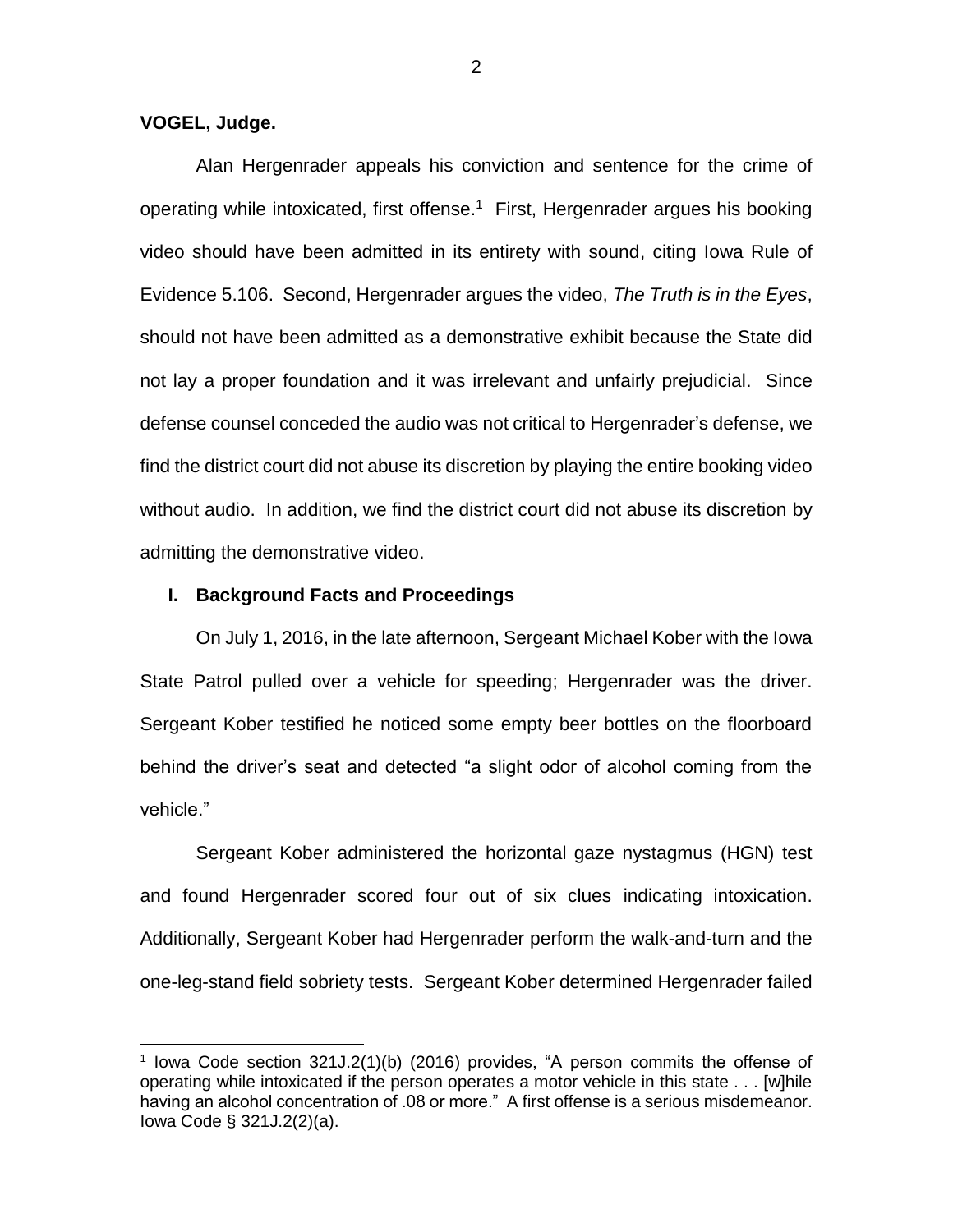both of those tests. Hergenrader was then transported to the county jail where he provided a breath sample, which revealed his blood alcohol content was .094 percent.

Hergenrader was charged with the offense of operating while intoxicated, first offense. A jury trial was held from June 6 to 9, 2017. On July 21, 2017, Hergenrader was convicted and sentenced to thirty days in jail, with twenty-eight of those days suspended; ordered to complete Drinker Driving School; ordered to pay fines plus surcharges; placed on a one-year probation; and ordered to receive a substance abuse evaluation. Additionally, Hergenrader's privilege to operate a motor vehicle was suspended for 180 days. Hergenrader appeals.

#### **II. Standard of Review**

We review a district court's ruling on the admissibility of evidence based on Iowa Rule of Evidence 5.106 for an abuse of discretion. *State v. Austin*, 585 N.W.2d 241, 243 (Iowa 1998). "We find an abuse of discretion only when the party claiming such shows that the court exercised the discretion on grounds or for reasons clearly untenable or to an extent clearly unreasonable." *State v. Maghee*, 573 N.W.2d 1, 5 (Iowa 1997). Furthermore, "[a]dmission or exclusion of demonstrative evidence rests largely within the trial court's discretion; therefore, we will not interfere unless the trial court has abused that discretion." *State v. Thornton*, 498 N.W.2d 670, 674 (Iowa 1993).

## **III. Admissibility of the Booking Video**

On appeal, Hergenrader argues the district court should have admitted the entire booking video with audio. He asserts the court "allowed the State to present a very lopsided version of events through law enforcement testimony and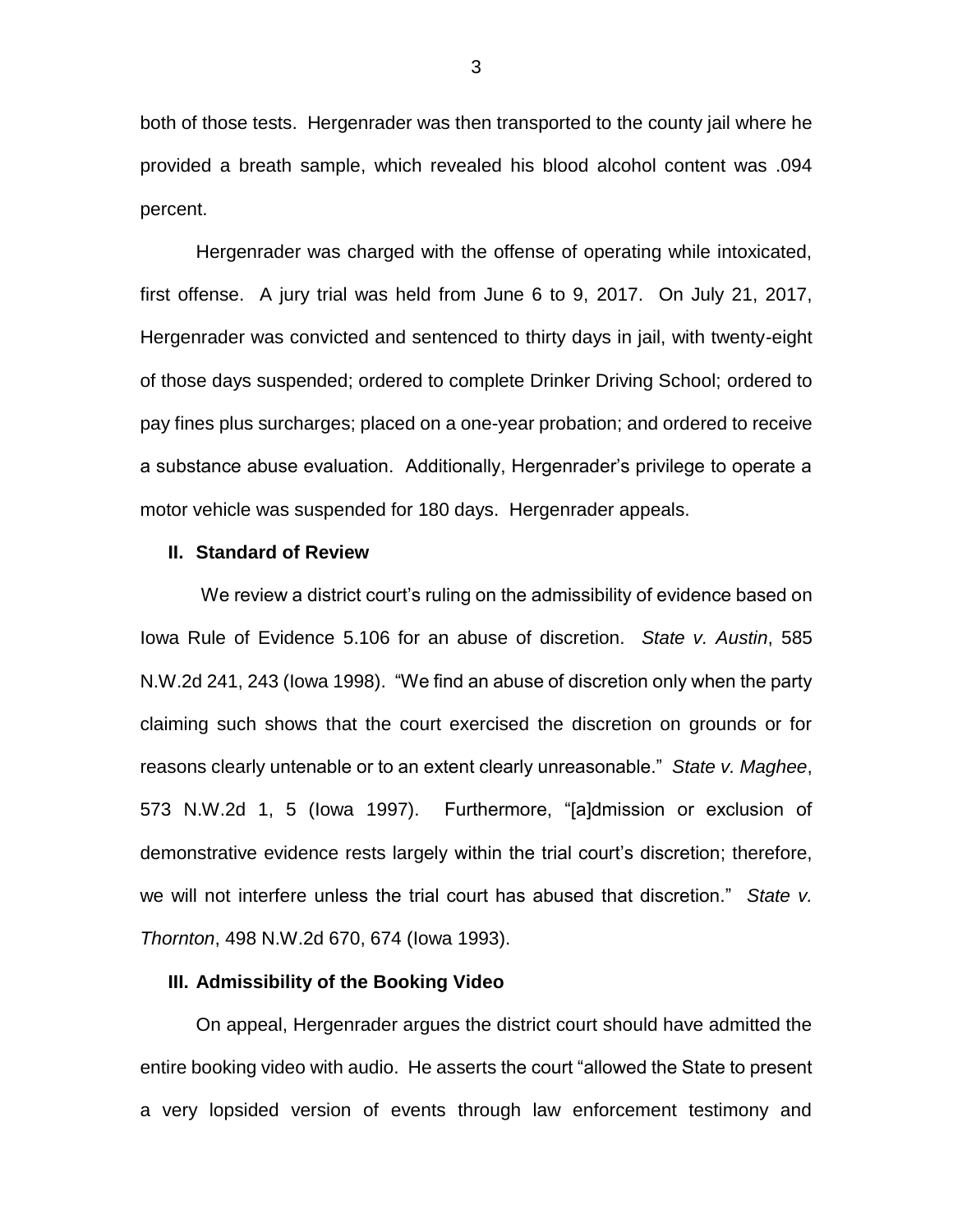statements" where only the defendant's incriminating statements were played. At the pretrial conference, defense counsel argued that under Iowa Rule of Evidence 5.106, Hergenrader "should be able to supplement the remaining portions of the video to give a fair and accurate picture of what actually happened in the booking room, rather than let the jury speculate." The prosecutor stated that "requir[ing] the State to play the whole video with the defendant's statements which he made not under oath, not subject to cross-examination, not with that same indicia of reliability, would be unfair." Hergenrader's defense counsel responded:

[I]f the State is concerned about the audio component, Your Honor can order that it be played and presented if it goes back to the jury with no audio available. But the more important part, and the part that I think we think is important, is the visual things that are happening on that tape, or that recording, to show his physical manifestations as to sitting down, standing up, walking, that kind of thing . . . .

Following this concession, the district court admitted the entire booking video, which was approximately ninety minutes in duration, to be played without audio.

Hergenrader's issue presented on appeal goes beyond what he agreed to at the pretrial conference. He may not argue on appeal that which he conceded at pretrial. *See State v. Terry*, 569 N.W.2d 364, 369 (Iowa 1997) (holding the defendant had waived his objection to the admission of evidence when counsel withdrew the objection at trial); *State v. Schmidt*, 312 N.W.2d 517, 518 (Iowa 1981) (finding error had been waived after defense counsel consented to the introduction of evidence at trial and explaining a defendant "cannot both object and consent to evidence if he [or she] expects to preserve error for appeal."). Therefore, with Hergenrader's concession below, the district court did not abuse its discretion in allowing the video to be played without audio.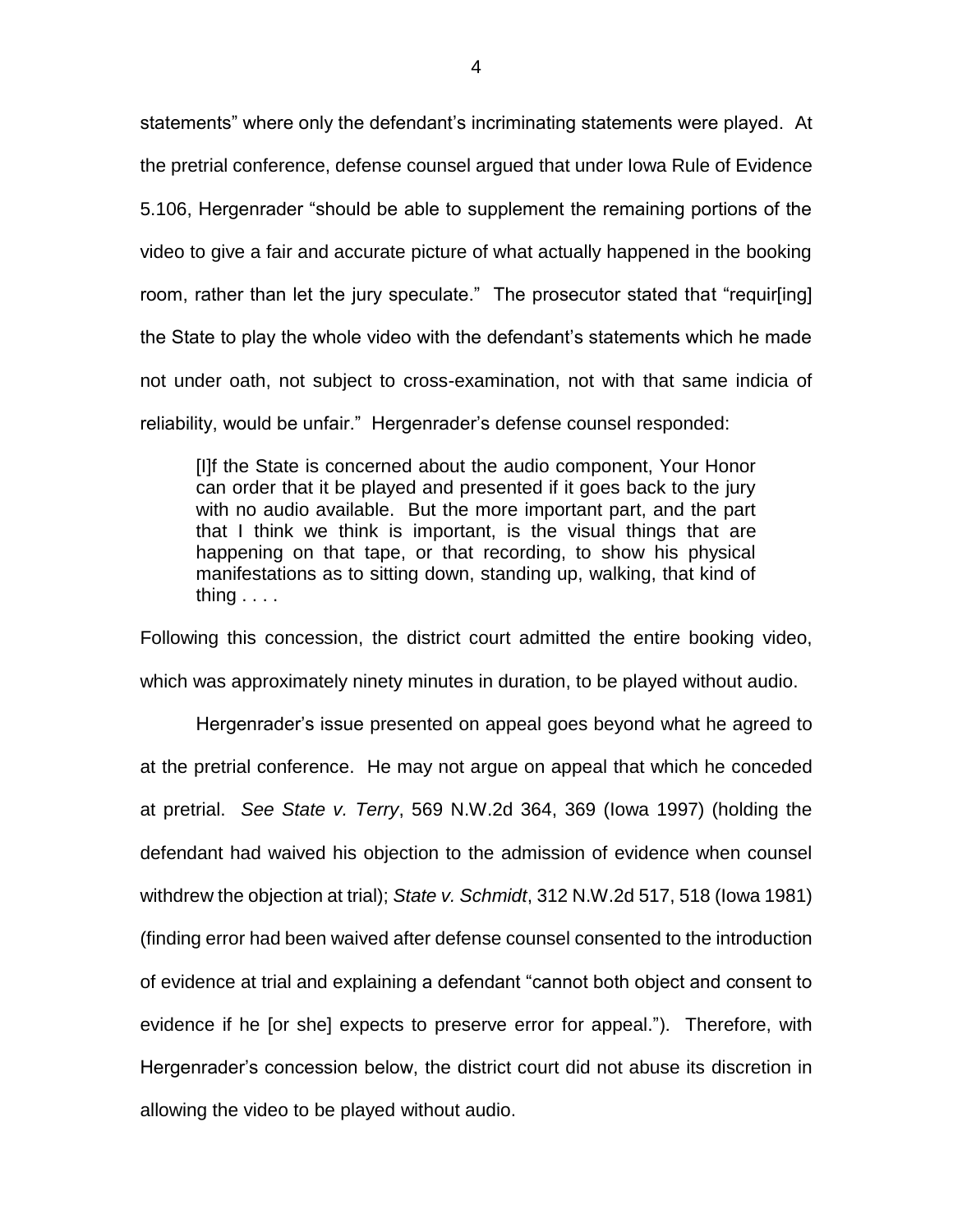#### **IV. Admissibility of** *The Truth is in the Eyes*

Next, Hergenrader argues the video, *The Truth is in the Eyes*, depicting the HGN test, should not have been played during trial. Prior to the trial, Hergenrader filed a motion in limine, claiming "[t]here [was] no foundation for the use or introduction of this video and there [was] no nexus between the video and this case." The court reviewed the video and allowed redacted portions to be admitted but with no audio. The admitted portion of the video depicted two different people partaking in an HGN test and was approximately two minutes in duration. Hergenrader argues the video lacked proper foundation, it is irrelevant because it "does not tend to make any consequential fact more or less probable," and "its probative value is substantially outweighed by the danger of unfair prejudice, confusion of the issues, or misleading the jury." The State argues the admission of the video was proper, relevant, and not prejudicial.

Regarding proper foundation, "[d]emonstrative evidence is usually received if it affords a reasonable inference on a point in issue." *Thornton*, 498 N.W.2d at 674. A witness who authenticates demonstrative evidence, "need only know about the facts represented or the scene or objects photographed, and once this knowledge is shown he [or she] can say whether the [exhibit] correctly and adequately portrays these facts." *State v. Sayles*, 662 N.W.2d 1, 8 (Iowa 2003) (quoting *Hutchison v. Am. Family Mut. Ins. Co.*, 514 N.W.2d 882, 890 (Iowa 1994)). Before deciding to arrest Hergenrader, Sergeant Kober performed various field sobriety tests, including the HGN test. To the jury, Sergeant Kober described each of the tests in detail and what clues indicated whether a person was under the influence of alcohol. With regard to the HGN test, Sergeant Kober first described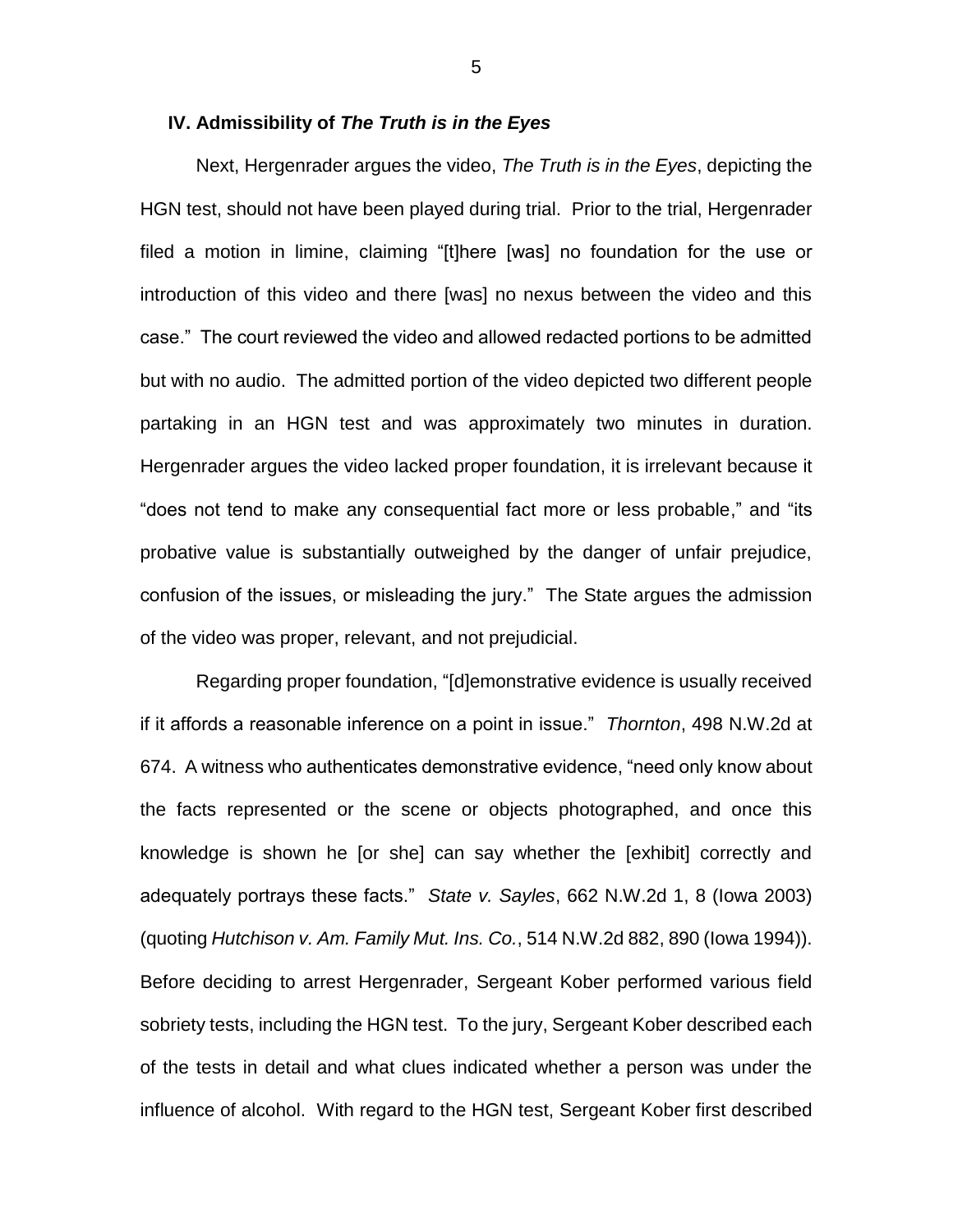the test and then the video was played while Sergeant Kober explained the meaning of both smooth and jerky, or involuntary, eye movements. The sergeant testified that the video was an accurate portrayal of how alcohol affects a person by way of involuntary eye movement. Because the sergeant discussed how the test was performed, explained the clues that indicate potential intoxication, and noted the accuracy of the demonstration, we find proper foundation was laid for the video. *See id.* (holding proper foundation was laid for a demonstrative slide presentation because a witness "knew of the facts represented by the slide presentation and . . . was able to positively state that the slides adequately portrayed those facts.").

"The relevancy of demonstrative evidence is usually a question to be determined by the proper exercise of the trial court's discretion." *State v. Badgett*, 167 N.W.2d 680, 688 (Iowa 1969). Evidence is considered relevant if "[i]t has any tendency to make a fact more or less probable than it would be without the evidence" and "[t]he fact is of consequence in determining the action." Iowa R. Evid. 5.401. At the pretrial conference, the district court found the video "would be beneficial for demonstrative purposes only to allow the jury to see what nystagmus looks like." Since the district court could have reasonably found the video helpful to establish the impairment or intoxication of Hergenrader, we find the district court did not abuse its discretion in finding the video to be relevant. *See Badgett*, 167 N.W.2d at 688.

Finally, Hergenrader argues even if the video had proper foundation and was relevant, it should be inadmissible because it is unfairly prejudicial. "The court may exclude relevant evidence if its probative value is substantially outweighed by

6